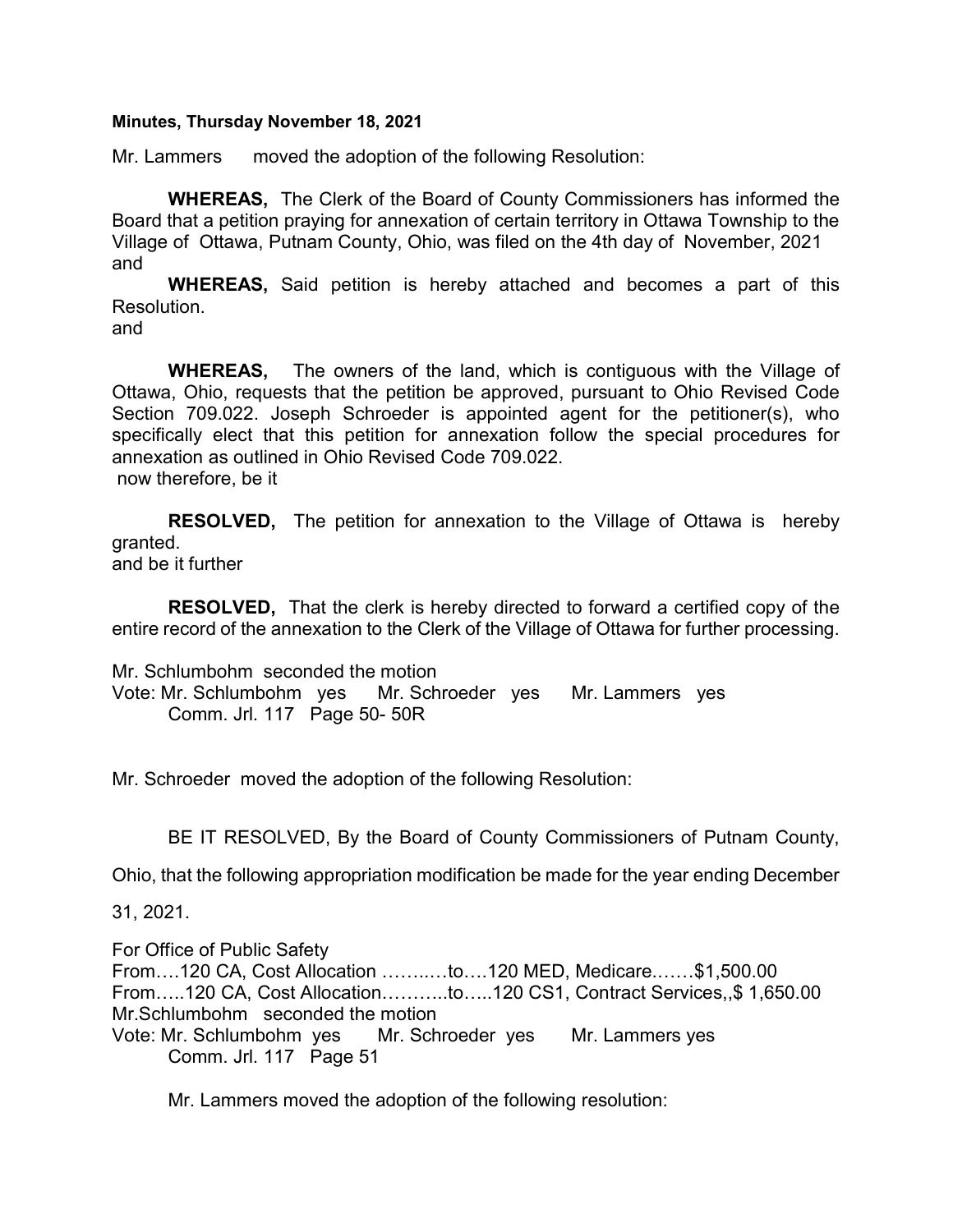WHEREAS, Michael L Klear is retiring as the director of the Putnam County Office of Public Safety effective December 27, 2021; and

WHEREAS, the Board of County Commissioners of Putnam County Ohio wish to fill the position being vacated by Director Klear and delegate certain authority to the Director; Now therefore,

BE IT RESOLVED by the Board of County Commissioners of Putnam County Ohio that Brian Hilvers is hereby appointed director of the Putnam County Office of Public Safety effective December 28, 2021;

That Mr. Brian Hilvers and all future Directors of the Putnam County Office of public Safety are hereby delegated the powers of appointing authority with respect to all positions within the office of public safety over which the County Commissioners have appointing authority, including over positions in the Putnam County EMS; and

That the Board of County Commissioners of Putnam County Ohio hereby ratify adopt and approve all personnel decisions made by Director Klear during his tenure as Director of the Putnam County Office of Public Safety;

That the job description for the Director of the Office of Public Safety and the Policies and Procedures for the County and the Office of Public Safety be revised so as to be consistent with each other regarding the changes in the power and authority of the Director of the Office of Public Safety as set forth in this resolution. Mr. Schlumbohm seconded the motion

Vote: Mr. Schlumbohm yes Mr. Schroeder yes Mr. Lammers yes Comm. Jrl. 117 Page 52

 Mr. Schlumbohm moved to approved signing the authorization to commence construction for MOU between Blue Harvest Solar Park LLC, Putnam County Commissioners, Putnam County Prosecutor and Monroe Township.

Mr. Lammers seconded the motion Vote: Mr. Schlumbohm yes Mr. Schroeder yes Mr. Lammers yes

Comm. Jrl. 117 Page 53

 Mr. Schlumbohm moved to approved signing the Decommissioning Agreement between Blue Harvest Solar Park LLC, Putnam County Commissioners, and Monroe Township.

Mr. Schroeder seconded the motion Vote: Mr. Schlumbohm yes Mr. Schroeder yes Mr. Lammers yes Comm. Jrl. 117 Page 54-62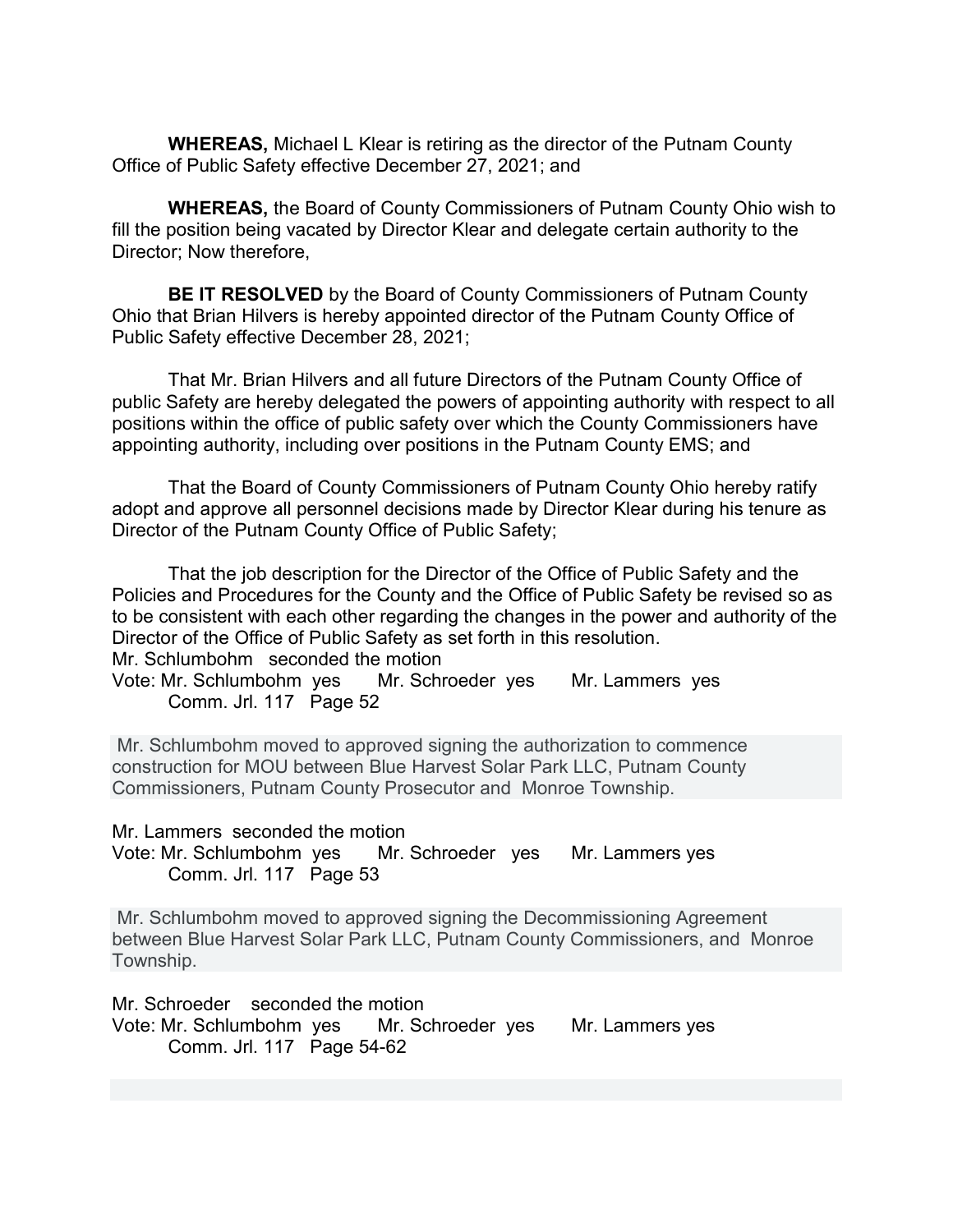## Now and Then Purchase orders

ADAMHS Board…………. Purchase orders 43077, 43258, 43259 Mr. Lammers moved to approve the then and now purchase orders. Mr. Schroeder seconded the motion.

Vote: Mr. Schlumbohm yes Mr. Schroeder yes Mr. Lammers yes Exceptions: Mr. Schlumbohm none Mr. Schroeder none Mr. Lammers none Comm. Jrl. 117, Page 63

## Purchase orders and travel requests

Mr. moved to approve the purchase orders and travel requests. Mr. seconded the motion. Vote: Mr. Schlumbohm Mr. Schroeder Mr. Lammers Exceptions: Mr. Schlumbohm Mr. Schroeder Mr. Lammers

Mr. Lammers called the meeting to order with Mr. Schlumbohm and Mr. Schroeder Tim Schnipke stopped in to show the Commissioner the hour meters that he removed from the SD #1 pump station. They were not working properly so replaced both of them. Since the Village bases the bill on the hours the pump runs hopefully this will correct the bill going forward. A letter will need to be written to the Village Council for them to adjust the billing. The past month's bill was unusually high. The pumps were running as they should, however if the pump does not shut off it would still register. The pump at Station C on Sewer Dist. #1 was replaced, it appeared to Tim that it was an old pump possibly 20 years old. Tim asked if 2 spare pumps should be ordered since the prices are going up and the other pump station needs a new pump also.

Jennifer Horstman of ADAMHS Board met with Commissioners Schroeder, Schlumbohm and Lammers to give them an annual update. Jennifer presented a report of the past fiscal year. There have been changes to services due to COVID. There was an increase in crisis services and so there are expanded evening hours. The County works with Coleman to cover the extended crisis service hours. The number of employees for ADAMHS is 2 + the board, the other employees are through Pathways. Are the schools looking for full time people to come in? There are counselors that go to the schools. Some of the schools have their own social workers or navigators in addition to the guidance counselors. The guidance counselors deal more with the academic direction of the students. CANS assessments are being done within the County to determine the services needed for the students. It is a new program. The funding sources were reviewed. For Putnam County being a small single county board, they do very well. Drug and Alcohol services have been enhanced; it is mostly court ordered. There will be more school counselors hired, although it is hard to find the employees. Sustaining the increase in wages was discussed. The opioid crisis was discussed and if any increase has been seen, Jennifer said the meth use is increasing within the County. There is no family structure anymore, is it increasing the amount of suicide in children. Internet and social media are a large influencer on the children and it is taking a toll. The lack of religion was brought up, religion is not allowed to be brought up but just use positive words. The entitlement attitude of the current generation was discussed.